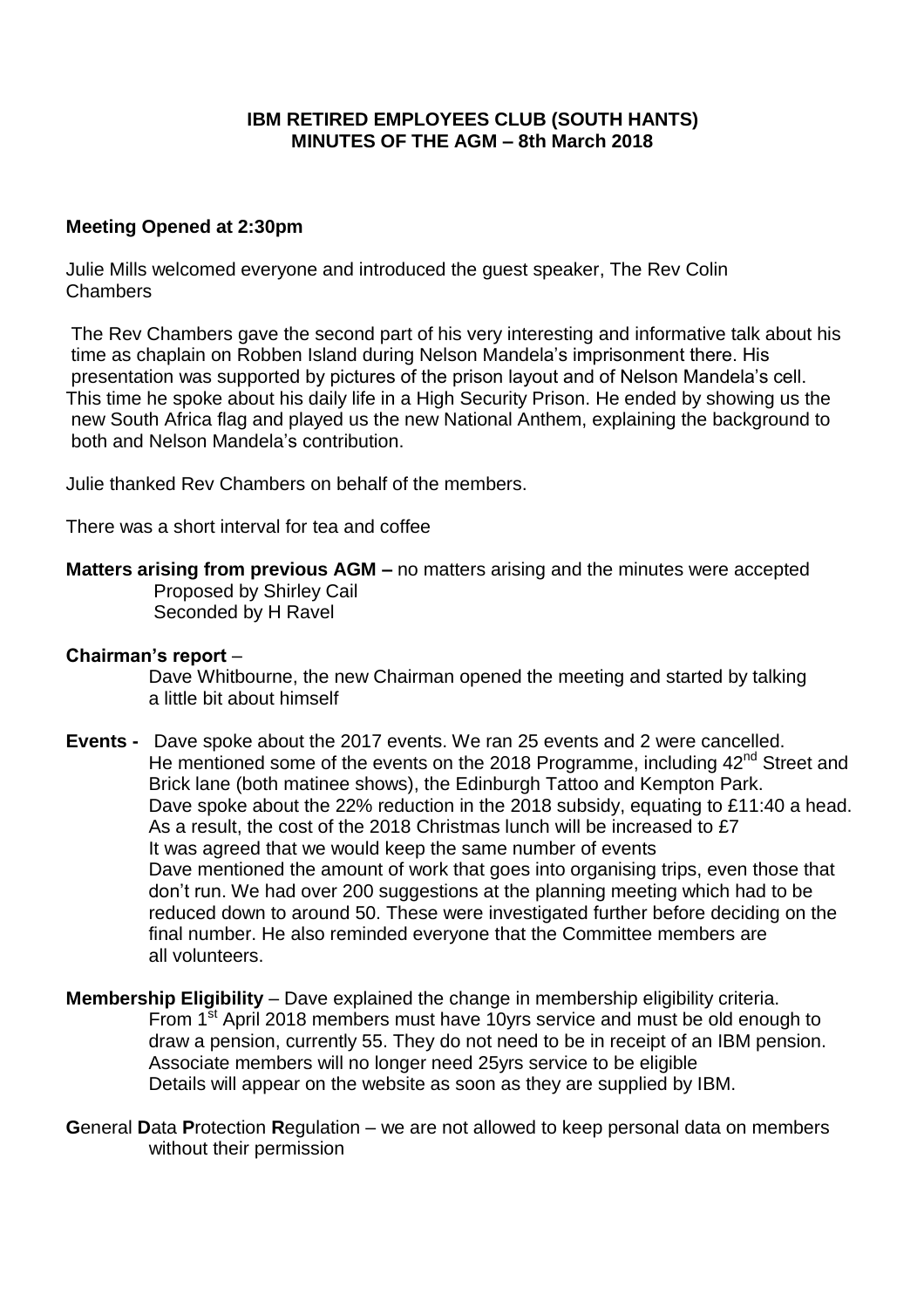**North Harbour Car Parks –** Members now have to use car park A for all trips. IBM security now require members' car registration numbers if the car is left over 12 hours.

 Dave mentioned that from time to time he gets spouses of members bending his ear saying, they don't get on many trips or they are full when they apply. He said to them 'our website is not restricted, anyone, including them can view events'. Dave checked up on the ones he was asked about and found that the member hadn't even applied!!!

### **Financial Report -**

Ron presented the accounts for 2017 The subsidy has been reduced by 22%

The first chart represents receipts and payments for the year 2017. Ron explained that the year end balance was down, approaching £4k as we did not want to carry too much surplus. IBM grant was down 11% last year. Receipts from events were down mainly due to a lack of a foreign event in the year. On expenses, Ron again put the reduction in events down due to a lack of a foreign event. Coaches were static and committee expenses were down and would be explained on the next chart.

The second chart showed the breakdown of the committee expenses. Although there was no year on year comparison on the chart Ron explained that Phone and Computer charges were down due to a smaller committee. Mileage was also down for the same reason and a rate reduction in the year. Meetings were shown on the chart whereas previously been included in the Miscellaneous at the request of the auditors.

Ron showed the attendees a copy of the I&E report which had been signed as true and correct by the by the auditors, Graham Churchill and David Jones.

Question – Why has IBM reduced the subsidy? Answer – We don't know why. There is no direct contact with the decision makers

Barbara Clark suggested that if IBM keep reducing the subsidy then the chairmen of all the IBM clubs should get together and demand a meeting. If the subsidy becomes too low then the clubs could fold.

The acceptance of the financial report was proposed by Tony Cose and seconded by John Hadley. The auditor's report was proposed by Steve Quigley and seconded by Pat Meech The room approved the re-appointment of the auditors for the next year

Julie thanked Ron

We had some questions from our members relating to trip selection:

Question – What is a Ballot?

Answer – Julie explained that it's a 'lucky dip'

Question – Is there an allowance for people who consistently don't get on trips?

Answer – Dave explained that we do monitor this closely to make it fair for everyone.

Question – Do we treat single ticket applicants differently?

Answer – No. They are treated the same as everyone else

**Election of the Committee –** the current committee members are happy to stand for another Year. Their names are:

Dave Whitbourne (chairman), Ron Bunce (treasurer), Ann Reid (secretary),